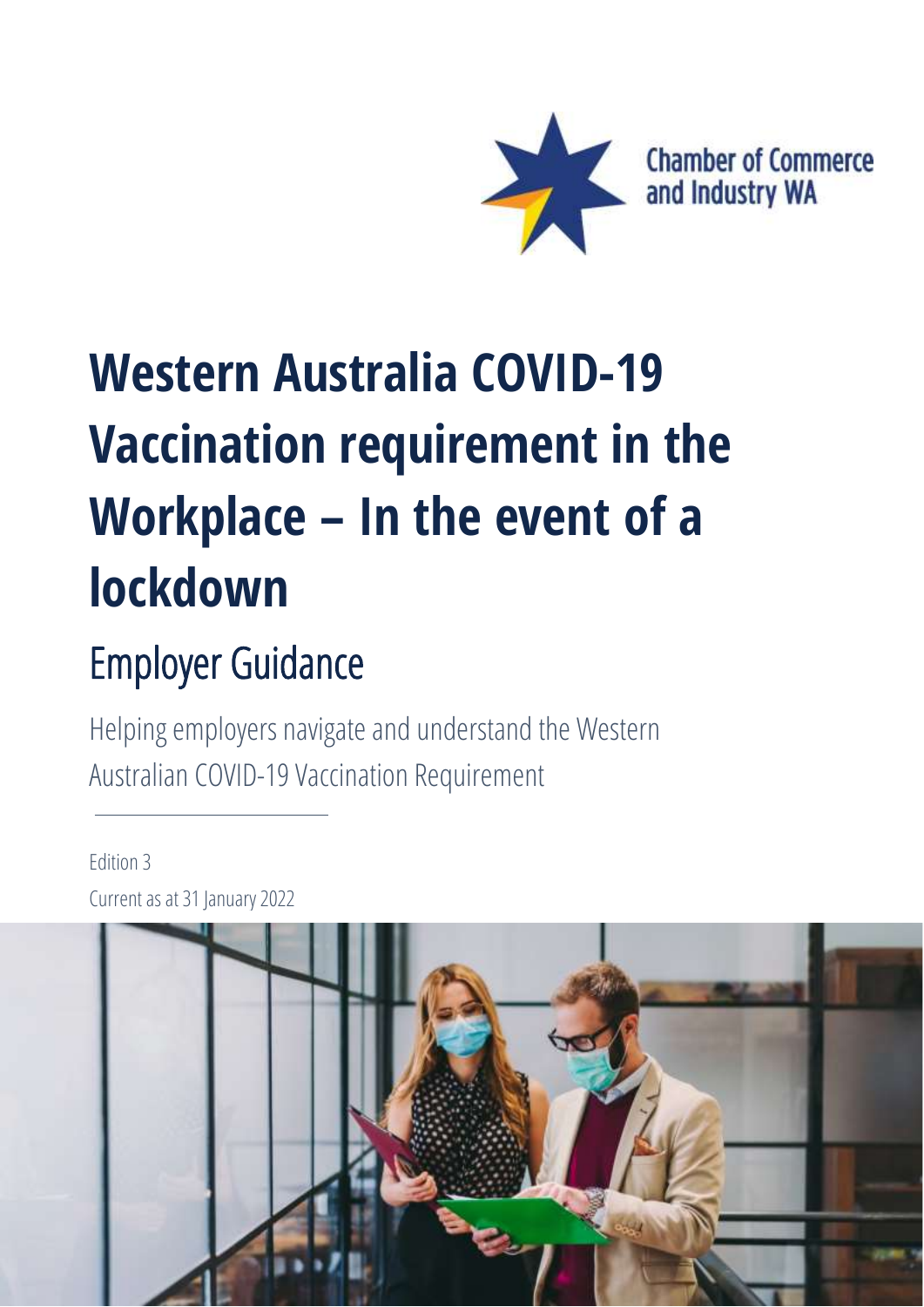

# Chamber of Commerce<br>and Industry WA

## **Contents**

| <b>Introduction</b>                                                                       | 03                                                                                                |    |
|-------------------------------------------------------------------------------------------|---------------------------------------------------------------------------------------------------|----|
| A.                                                                                        | Summary of COVID-19<br>vaccination<br>requirement during a<br>lockdown or similar<br>restrictions | 04 |
| B.                                                                                        | Communicating with<br><b>Staff</b>                                                                | 07 |
| Ċ.                                                                                        | Managing unvaccinated<br>employees in case of<br>lockdown                                         | 09 |
| D.                                                                                        | <b>COVID-19 Vaccination</b><br>Policy                                                             | 10 |
| Е.                                                                                        | <b>Collecting information</b><br>about an Employee's<br><b>Vaccination Status</b>                 | 11 |
| F.                                                                                        | Vaccinations and<br><b>Employer Liability</b>                                                     | 14 |
| Who and where to contact<br>for further assistance?                                       | 16                                                                                                |    |
| <b>Appendix A - Current</b><br><b>COVID-19 Mandatory</b><br><b>Vaccination Directions</b> | 17                                                                                                |    |

© Chamber of Commerce and Industry of Western Australia 2022. All rights reserved.

ABN: 96 929 977 985 ACN: 099 891 611

This document is subject to copyright. Its reproduction and use outside its intended use are not permitted without prior written permission.

All content is for general information purposes only and should not be used as a substitute for consultation with professional advisers.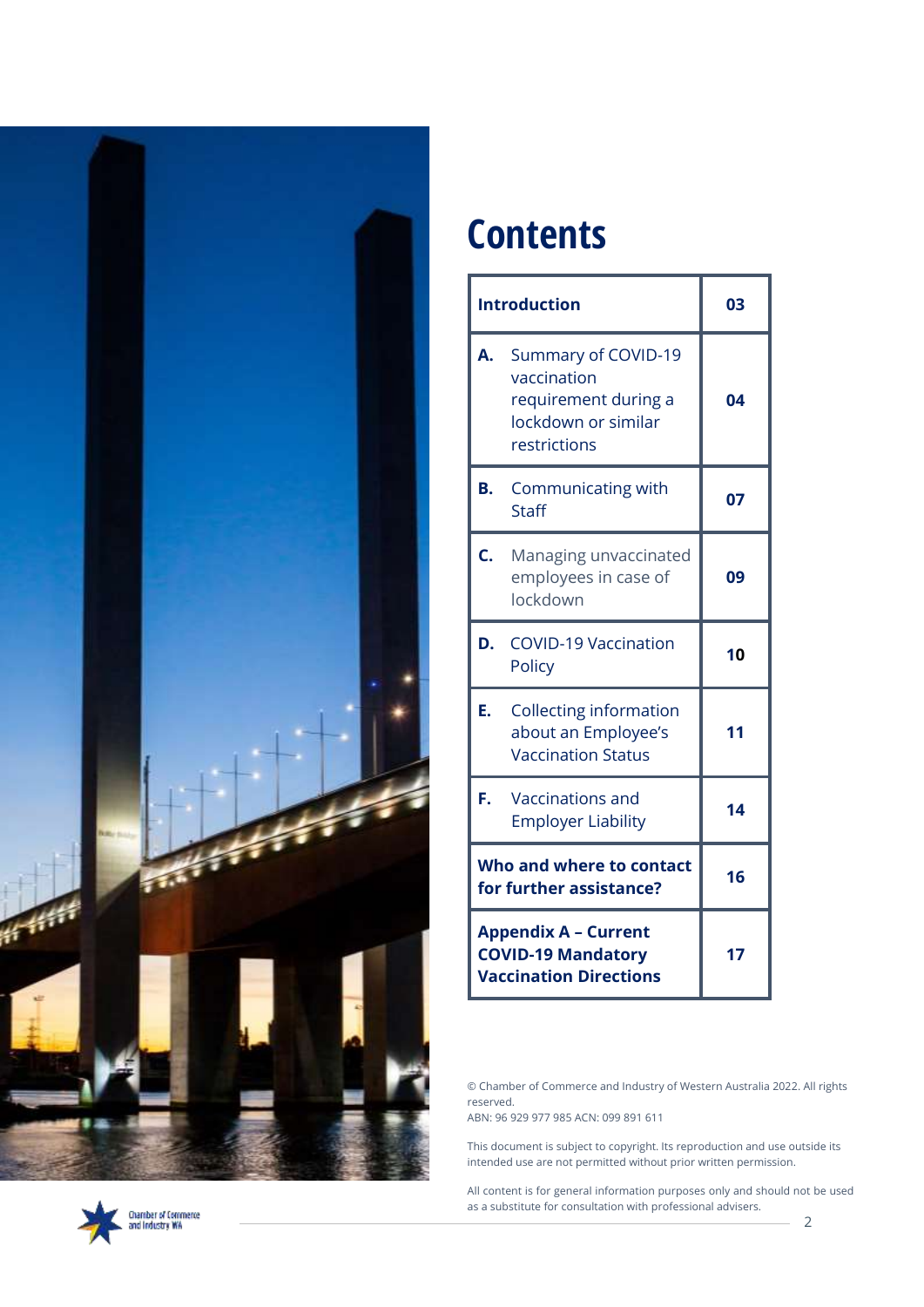## **Introduction**

COVID-19 vaccination plays a vital role in protecting the health and wellbeing of people in Australia. Vaccination is both a means to manage and protect health systems from being overwhelmed, and to allow business to return to a state of normalcy.

On Wednesday 20 October 2021, the Western Australian Premier made announcements concerning mandatory vaccination for WA workforces. In the announcement, the Premier stated that specific occupations and industry workers will be required to be fully vaccinated against COVID-19 to attend work in the event of a lockdown or similar restrictions.

This requirement is likely to be managed on a case-by-case bases, meaning no Public Health Order and/or Directions will be implemented to manage the vaccination obligation until such time there is a lockdown or similar restriction.

Both workers and employers have obligations to ensure that directions are complied with. Businesses will also be responsible for gathering information to confirm compliance. They will also play a vital role in communicating those requirements to staff.

On Wednesday 26 January 2022, the WA Government released the [Proof of Vaccination](https://www.wa.gov.au/government/announcements/proof-of-covid-19-vaccination-expand-state-wide-monday-31-january#:~:text=Based%20on%20the%20latest%20health,events%20in%20Perth%20and%20Peel.)  [Directions.](https://www.wa.gov.au/government/announcements/proof-of-covid-19-vaccination-expand-state-wide-monday-31-january#:~:text=Based%20on%20the%20latest%20health,events%20in%20Perth%20and%20Peel.) These Directions mandated vaccination for some employees in workforces which did not previously fall under the WA Government's mandatory vaccination policy, but work at a venue that falls under the proof of vaccination requirements. This includes some workers previously under the Group 3 in the event of a lockdown category.

**This guide aims to help you understand your obligations in relation to the announcement, as well as the proactive steps you can take in the wake of a lockdown or similar restrictions.**

#### **CCIWA also has a COVID-19 Vaccination Guide for Businesses available [here.](https://cciwa.com/business-pulse/cciwa-releases-covid-19-vaccine-guide-for-business/?utm_source=landing+page&utm_medium=PDF&utm_campaign=wa_vaccination_guide)**

The content of this paper has been prepared based on material and information available to date (31 January 2022). The information in this paper is of a general nature and *does not constitute legal advice and should not be relied upon as such. In any important matter, you* should seek appropriate independent professional advice in relation to your own circumstances. Some information contained in this publication has been obtained from external sources, and its accuracy or currency cannot be guaranteed.

While care has been taken to ensure that information contained in the paper is true and correct at the time of publication, changes in circumstances after the time of publication may impact on the accuracy of this information. The paper (and the information contained in it) may change without notice and CCIWA is not liable for the accuracy of any information printed or stored by a user.

To the fullest extent permitted by law, CCIWA, its employees and/or any other person involved in the preparation of this paper excludes all liability including for any direct, indirect or consequential loss or damage suffered by any person acting or refraining from acting as a result of this information, or otherwise in connection with it.

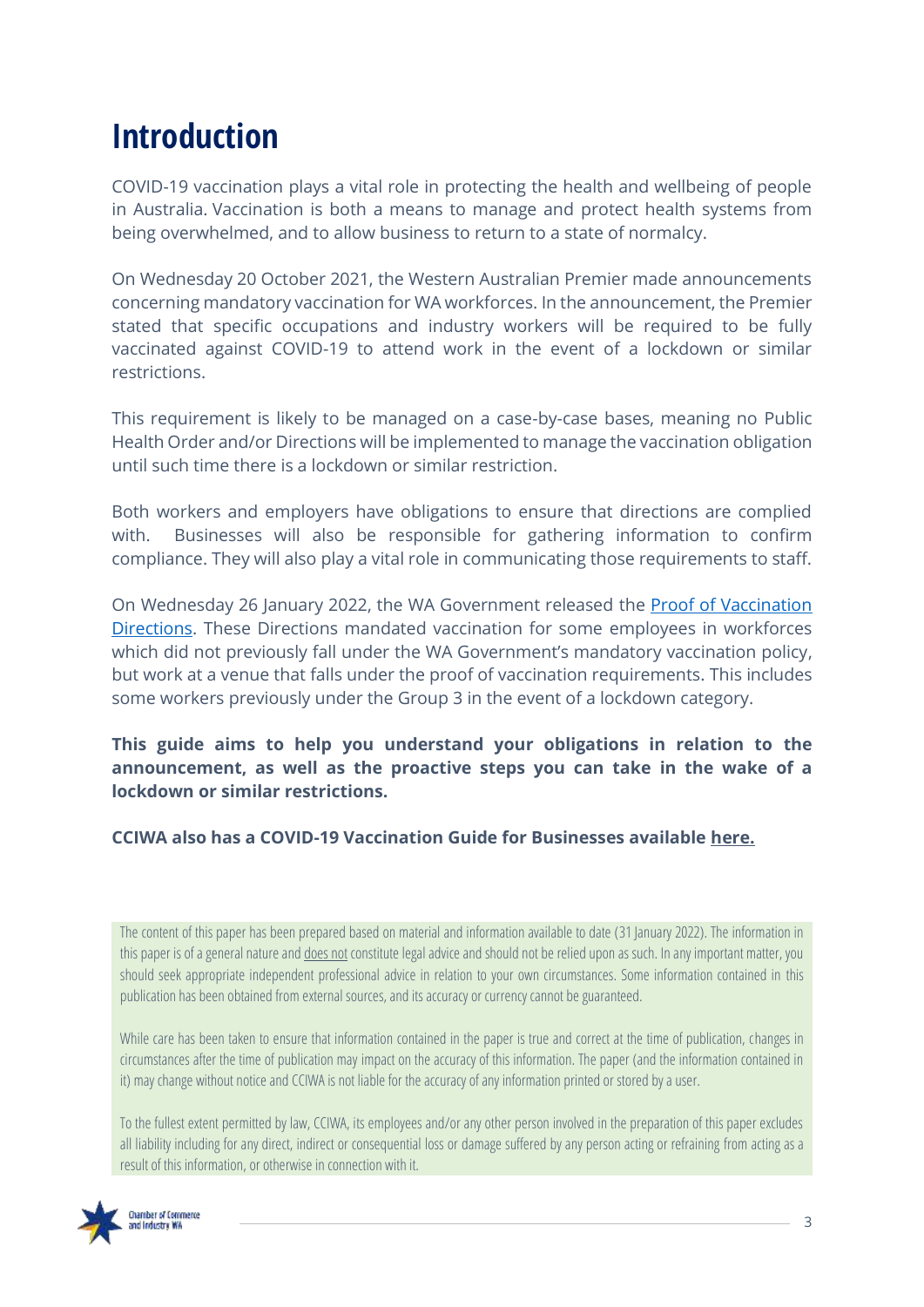### <span id="page-3-0"></span>**A. Summary of COVID-19 vaccination requirement during a lockdown or similar restrictions**

### **1. Who does the requirement apply to?**

The Western Australian (WA) Government has announced vaccination requirements which prevent workers in specified occupations and industries from entering a prescribed workplace during a lockdown or similar restrictions, unless they are fully vaccinated.

It is expected that the below critical workers must be fully vaccinated to attend the workplace, to decrease transmission risk and prevent impact on the delivery of services:

- Other click and collect retail
- Bottle or liquor stores
- Newsagents
- Pet stores
- **Wholesalers**
- Conveyancing and settlement agents (time critical legal matters)
- Government or local government services, if working from home not possible
- Administrative services to enable its employees to work from home
- Vehicle and mechanical repair services
- Journalistic and media services
- Members and staff of Members of Parliament of Western Australia
- Roadside assistance
- Forestry (for critical reasons)
- Primary industries (necessary to provide food to, and care of animals and maintenance of crops)
- Factories, manufacturing, production, distribution etc.
	- o Factory or similar facility that is not able to shut down without causing damage or loss
	- o Production and distribution of food and groceries, liquor, medical and pharmaceutical products
	- o Commercial operations that supply goods or services for the implementation of measures to limit the spread of COVID-19;
	- o necessary or related to defence or security industries.

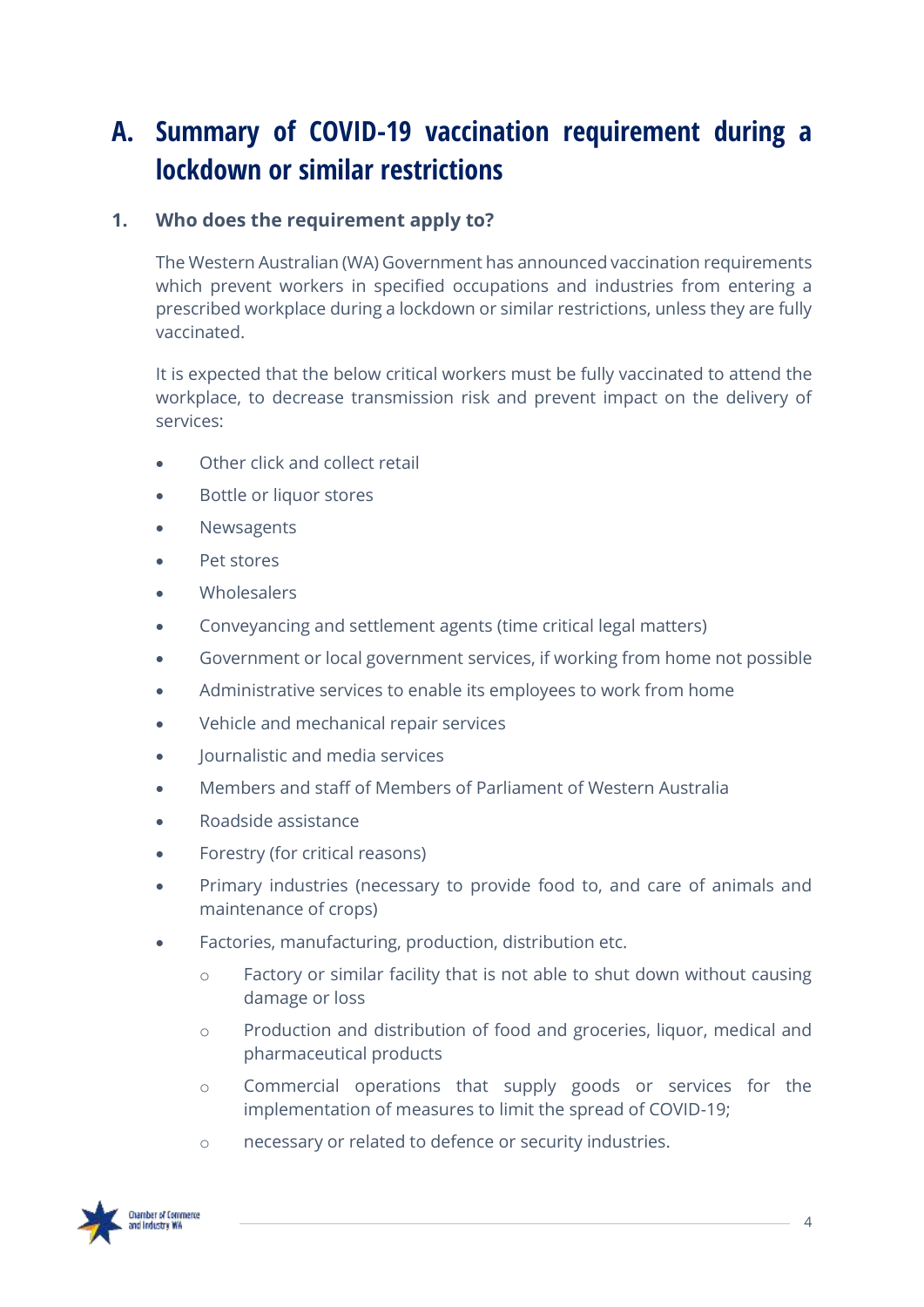### **2. Who is required to be vaccinated under the latest Proof of Vaccination Directions?**

Some employees in workforces who did not previously fall under the WA Government's mandatory vaccination policy, but work at a venue that falls under the proof of vaccination requirements.

This includes workers in the following venues;

- indoor entertainment venues, including play centres, gaming and gambling, theatres, concert halls, museums, cinemas and live music venues:
- bottle shops;
- major stadiums;
- gyms, fitness centres and health studios;
- amusement parks and the Zoo; and
- music festivals and large events with more than 500 people, unless exempt.

\* Please note that some employees who were in Group 3 before 26 January 2022, may now be required to be vaccinated under the Proof of Vaccination Directions.

**Appendix A** of this guide lists the dates by which workers must be vaccinated and provides a link to the Proof of Vaccination Directions. Employers are encouraged to refer to the mandates for further information as to which workers are affected, their obligations and the exemptions that apply.

Directions may also be varied by the Government to reflect the changing nature of the COVID-19 pandemic. Use this [link](https://www.wa.gov.au/government/document-collections/covid-19-coronavirus-mandatory-vaccination) to obtain a current copy of the directions that apply to your organisation.

### **3. Who is required to be vaccinated?**

Critical workers specified by the WA Government are required to be fully vaccinated in the event of a lockdown or similar restrictions in order to attend work.

#### **4. Do worker's need to disclose their vaccine status?**

Employers of critical workers may ask workers if they have been vaccinated against COVID-19 however, at this stage workers can choose to disclose their vaccination status or not.

However, workers who do not disclose their vaccination status will not be able to attend the workplace for the duration of any lockdown or similar restrictions.

The collection, use and disclosure information must be handled in accordance with Australian privacy law.

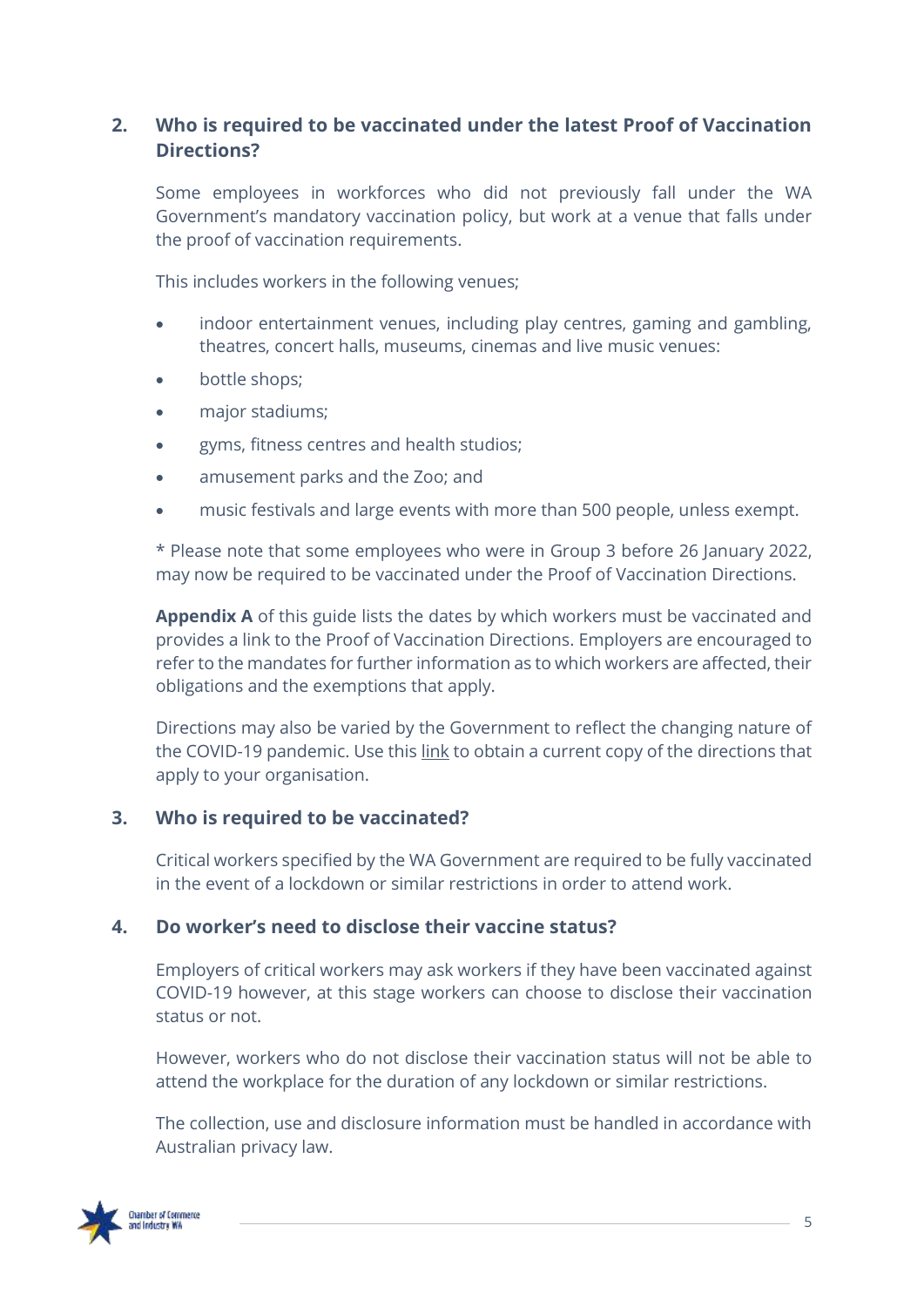### **5. What requirements are placed on the employer**

We anticipate that in the event of a lockdown, employers will be required to take lawful steps to collect and maintain a record of the vaccination status of relevant workers.

Employers should notify affected employees of their requirement to be vaccinated to attend work in the event of a lockdown and ask employees to disclose their vaccination status. Employers will also be required to take steps to ensure that unvaccinated workers do not attend the workplace in the event of a lockdown or similar restrictions.

Employers need to be aware of their obligations under the relevant privacy legislation, ensure that this information is only used for the purpose of complying with the WA Government requirement and that all reasonable steps are taken to prevent unauthorised access, misuse or loss of this information.

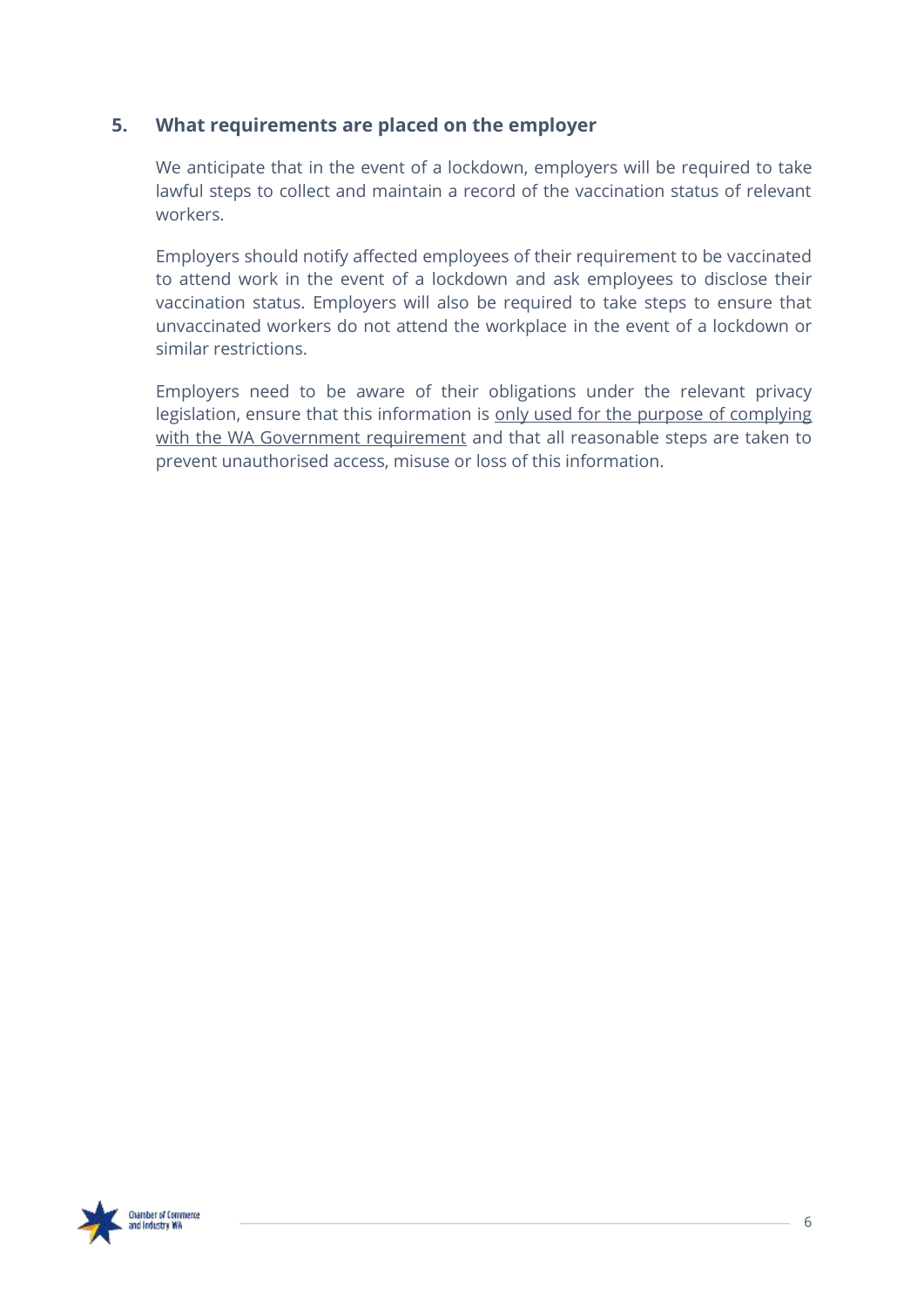### <span id="page-6-0"></span>**B. Communicating with Staff**

It is important that you take proactive steps to communicate with you staff about the likelihood of the authorised worker vaccination requirement applying to them. CCIWA members can access a template letter **[here.](https://cciwa.com/covid-19-support/)**

To ensure business continuity, it is important to obtain employees' vaccination status before the event of a lockdown or similar restrictions. This will allow you to assess whether you have enough vaccinated staff to maintain your operations.

CCIWA's HR Consulting service can assist organisations develop tailored business continuity plans to deal with disruptive events, such as lockdowns.

Where this is not the case you may need to consider options to promote vaccine uptake.

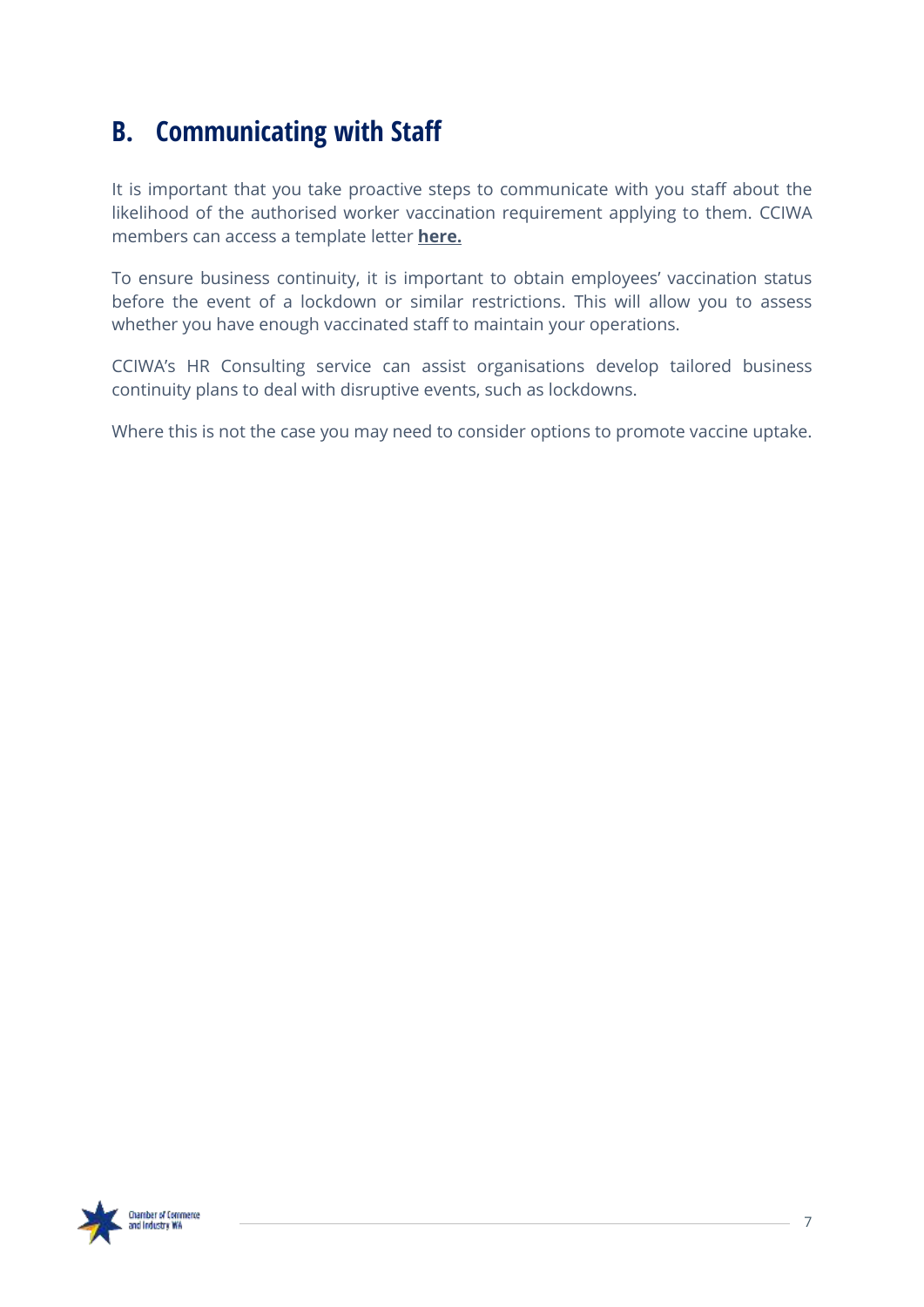### **THE IMPORTANT LEGAL PROVISIONS YOU NEED TO KNOW WHEN COMMUNICATING ABOUT COVID-19 VACCINATIONS WITH EMPLOYEES**

The Therapeutic Good Administration (TGA) in recognition of the importance of responsible communication regarding the COVID-19 vaccination has given legal permission that allows businesses (and others) to communicate about vaccinations so long as that communication:

Is consistent with current Commonwealth health messaging regarding the national COVID-19 vaccination program, including content found on the Australian Government Department of Health website; and



#### Does not contain:

- o any reference to the trade name, sponsor name or active ingredient or any other information that would identify specific vaccine brands (e.g. Pfizer or AstraZeneca);
- o any statement, or implication comparing different COVID-19 vaccines (or comparing vaccines with treatments such as medicines);
- o statements to the effect that COVID-19 vaccines cannot cause harm or have no side effects; or
- o any statement regarding COVID-19 vaccines that is false or misleading.

It is also important to remember that obligations under other laws, such as the Australian Consumer Law which includes the obligation not to mislead, continue to apply



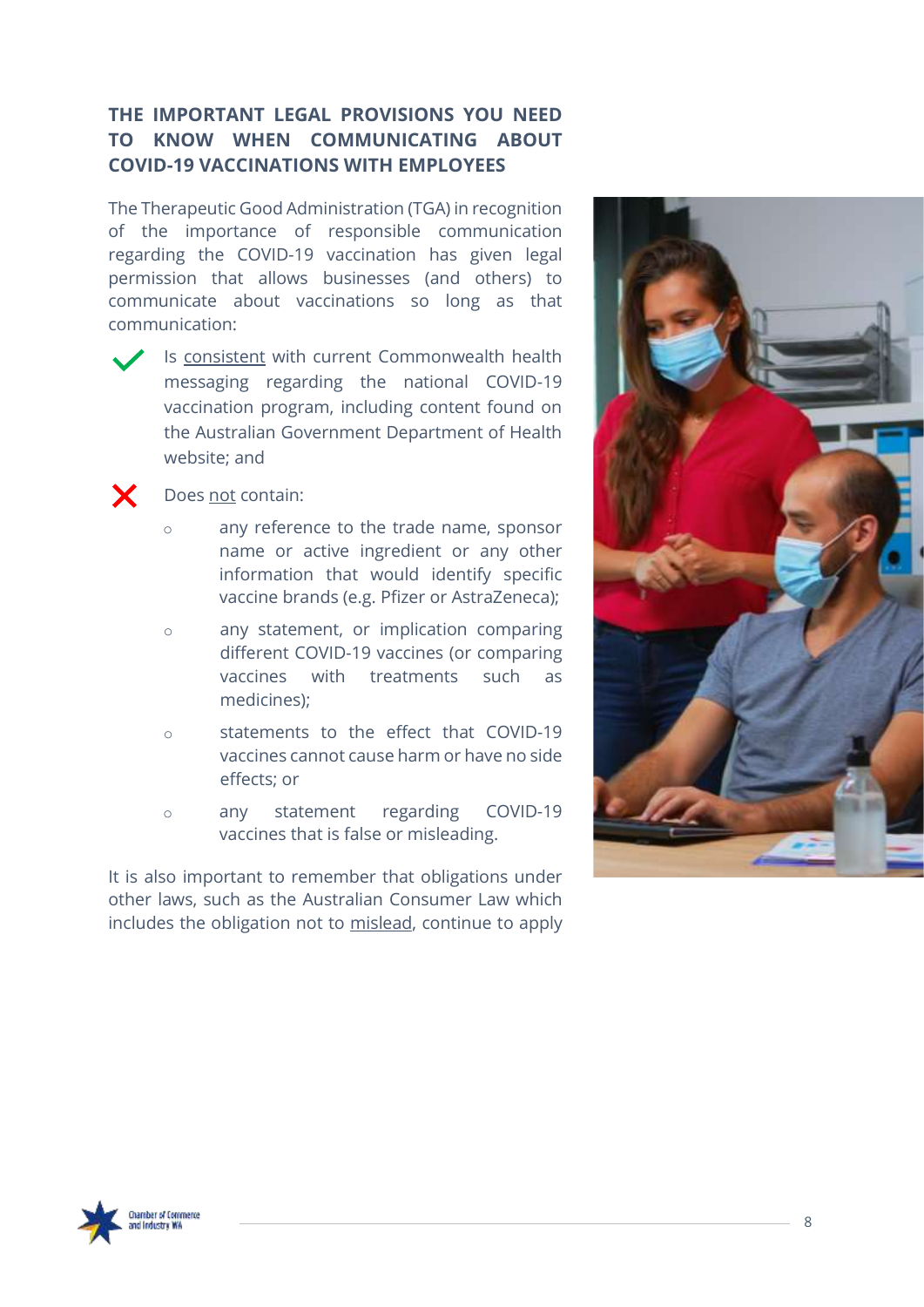### <span id="page-8-0"></span>**C. Managing unvaccinated employees in case of lockdown**

In the case of a lockdown or similar restrictions, the relevant directions are expected to restrict employees who are not fully vaccinated, or who have not advised you of their vaccination status, from entering the workplace.

In the event of a future lockdown it will be important for employers to carefully consider the relevant order to precisely determine how it will apply to your organisation and employees.

Some of the matters which will need to be considered are:

- **Can your business continue to trade?** Lockdown orders are developed to address the public health risks associated with a particular outbreak and as such not all specified industries may be able to operate. Where all staff, irrespective of vaccine status, are unable to attend the workplace employers will need to consider options for remote work, relevant stand down provision, or other alternatives for all affected employees.
- **Can unvaccinated employees work remotely?** Where vaccinated staff are able to attend work, you will need to consider whether unvaccinated staff\* are still able to perform their role through other means (eg working from home). This should be accommodated where possible.
- **What if they can't work?** Where unvaccinated staff\* are unable to perform their duties, they will generally not be entitled to any payment for the period where they are unable to work because of a lockdown order. Requests for employees to access annual leave should be considered in accordance with the requirements of the National Employment Standards, relevant industrial instrument or organisational policy.

\* Including employees who have not disclosed their vaccination status.

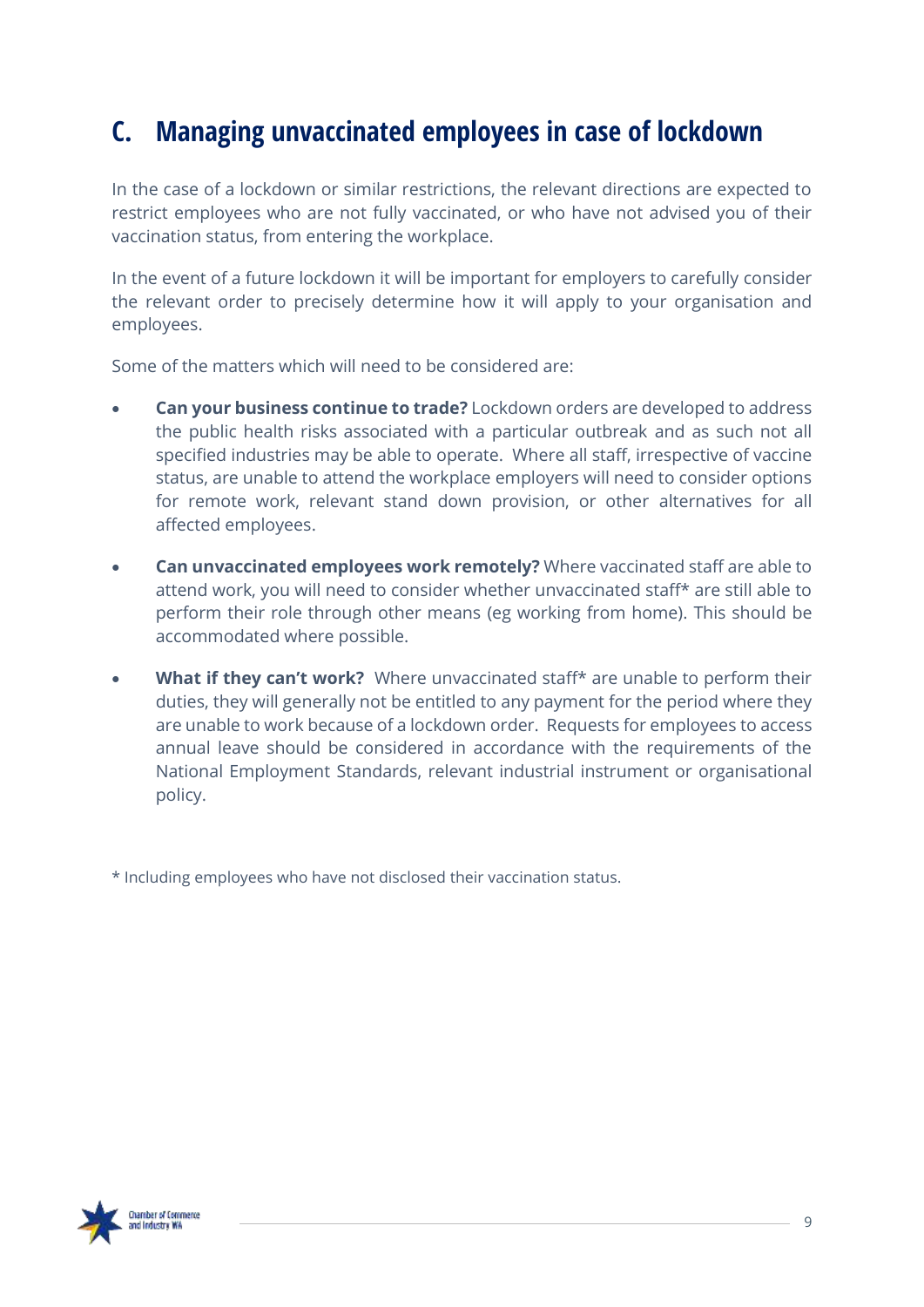### <span id="page-9-0"></span>**D. COVID-19 Vaccination Policy**

Unlike the mandatory vaccinations directions that apply to other industries, employees who fall in this group are not required to be vaccinated, unless there is a lockdown. As a result, there is less incentive for employees to get vaccinated

This places a greater onus on employers to develop a proactive policy to support and encourage employees to be vaccinated.

In doing so employers should consider the following:

- **Auditing your vaccination needs** and whether they differ across your business (e.g. which workers are required to be on site to perform work or are able to work remotely for discrete periods).
- **Developing a system for internal communications** about vaccinations (e.g. flagging key government or regulator websites). Further information on communicating with staff is available through our [COVID-19 Vaccination Guide.](https://covid19.cciwa.com/clkn/https/cciwa.com/wp-content/uploads/2021/08/ACCI-Vaccine-Guide-CCIWA-Amended-16-Aug-21.pdf)
- **Developing supports to assist employees to become vaccinated** (e.g. accommodating employees getting vaccinated during working hours, access to paid time off, providing assistance to help employees make appointments).
- **Reviewing your policies** to assess whether changes are needed to better manage ongoing issues and to pro-actively address issues the business may face in the future (e.g. health and safety policies, leave policies, stand down policies, home working policies).
- **Consider the overall risks to health and safety** and whether COVID-19 transmission can be managed through encouraging employees to obtain vaccinations rather than mandating them.
- What **practical and proactive** steps can you take now to get 'ahead' of the issues as much as possible.
- **Reviewing employment contracts** for relevant clauses (e.g. inserting clauses that make employment conditional on having required vaccinations for new employees) and, if appropriate, consider whether you should attempt to agree variations with existing employees.
- **Requiring existing employees to be vaccinated** as a lawful and reasonable direction based on quantifiable health, businesses and/or commercial grounds. The validity of an employer-initiated direction is highly case dependent and as such it is vital that you seek legal advice.

**CCIWA can help you develop a COVID-19 Policy specific to your business, contact us on 1300 422 492 for more information.**

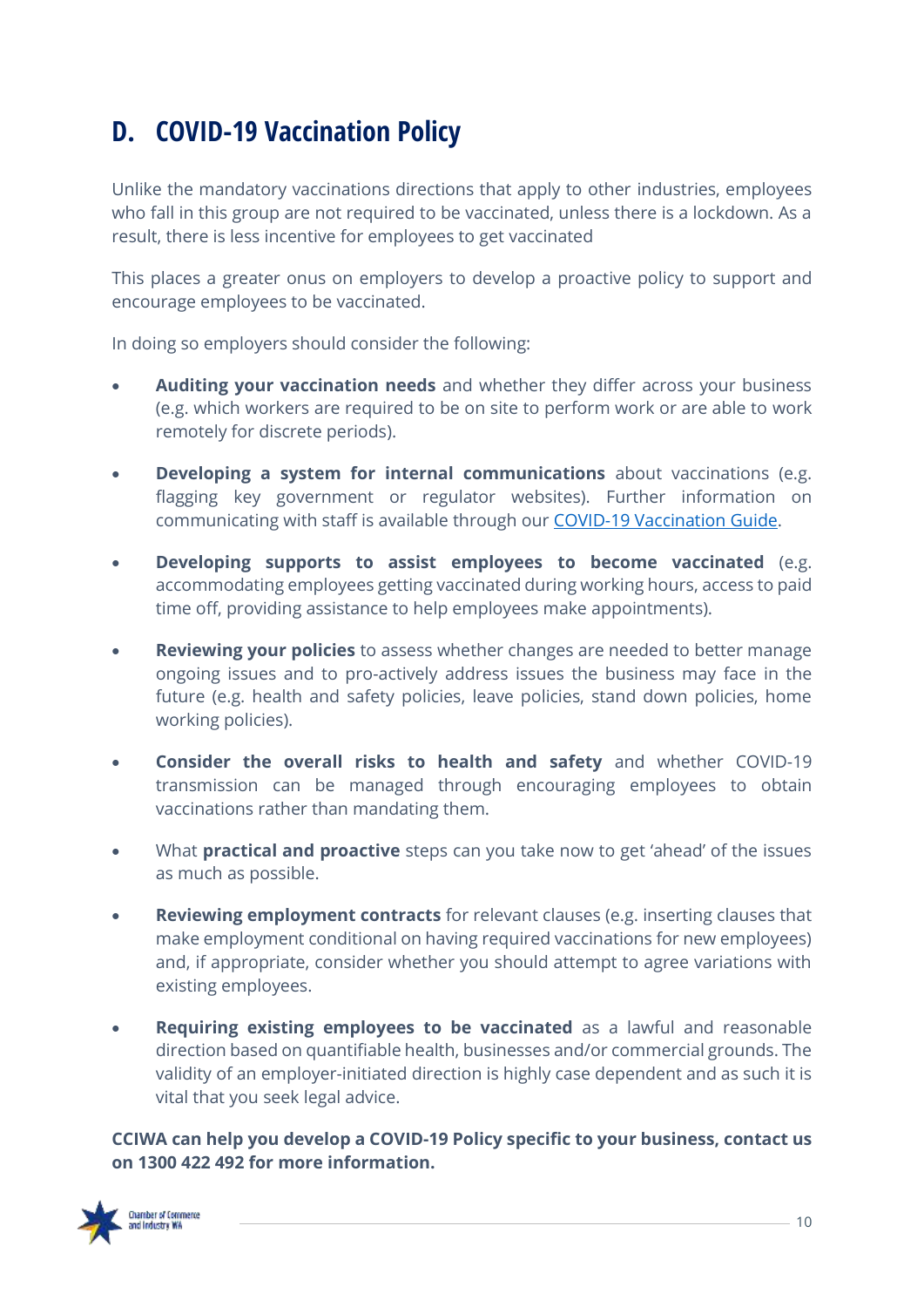### <span id="page-10-0"></span>**E. Collecting information about an Employee's Vaccination Status**

#### **Asking employees about their vaccination status**

In most employment circumstances, employers asking their employees whether they are vaccinated or not is permissible.

However, as an employee's vaccination status is considered sensitive health information under the Privacy Act, higher privacy protections will apply to the actual collection of this information from employees who choose to disclose their vaccination status to their employer.

The Privacy Act provides that employers are able to collect health information (including information about whether or not they are vaccinated) if:

- The information is reasonably necessary, or directly related to, one or more of its functions or activities (which may include preventing or managing COVID-19); AND
- The employee consents.

It would appear that information about vaccination status would be generally considered to be reasonably necessary, or directly related to, an employer preventing or managing COVID-19 in the workplace, so would satisfy the above test. The health and safety risks in your work sector, applicable workplace laws and contractual obligations, as well as any public health advice will assist employers in determining whether collection of vaccination status information would be considered reasonably necessary for their specific activities or functions.

#### **Employee consent**

When a Public Health Order does not apply to a business, the employer must freely obtain the employee's consent to collecting information about their vaccination status. Employers must ensure they satisfy the following 4 key elements of consent:

- 1. The employee is adequately informed before giving consent, and understands why you need to collect this information and what you will use it for
- 2. The employee gives consent voluntarily (employers should not use pressure or coercion or any form of intimidation or deception)
- 3. The consent is current and specific, and
- 4. The employee has the capacity to understand and communicate their consent.

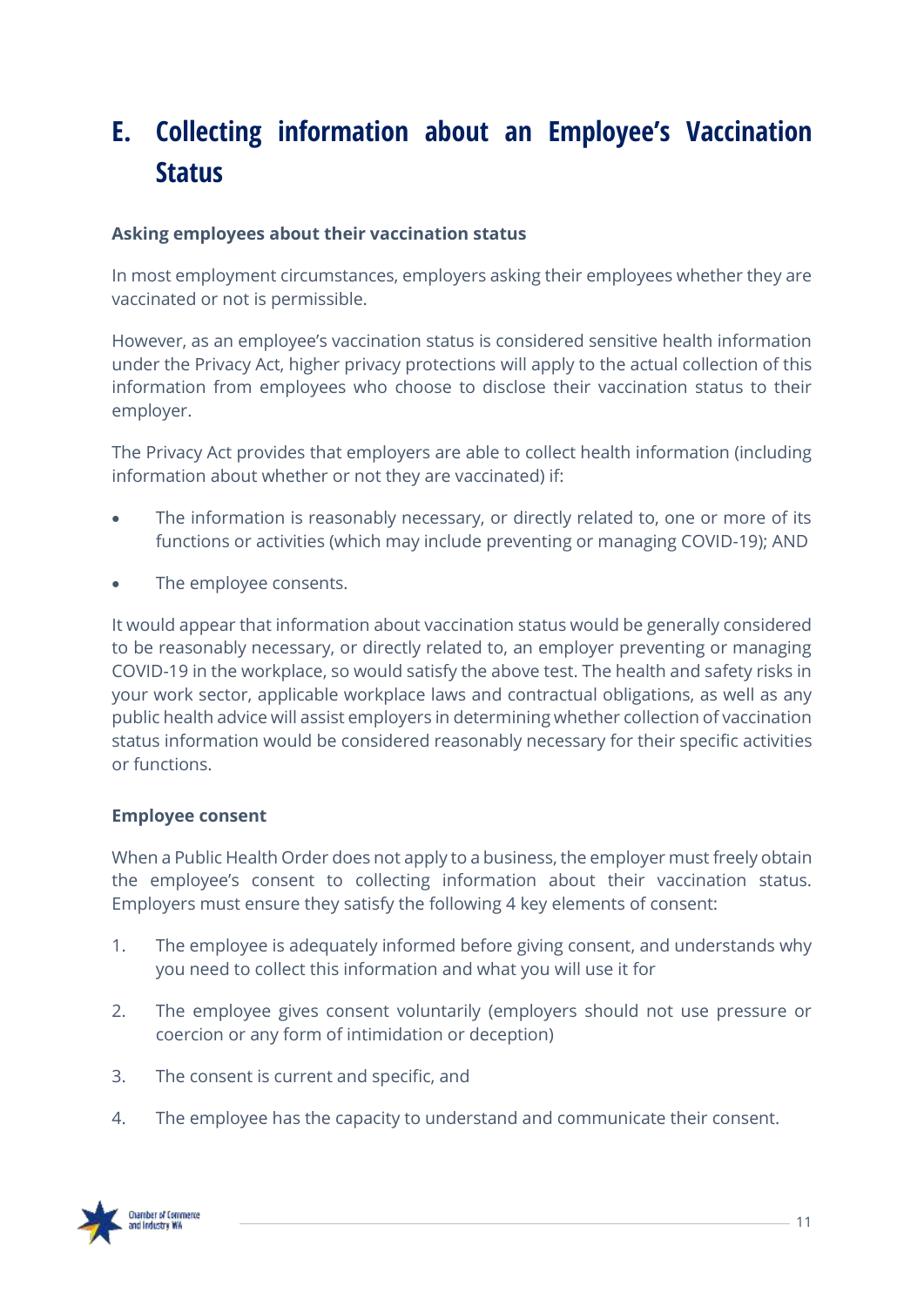#### **Notification of the collection of vaccination status information**

If an employer decides that they can collect vaccination status information, they must take reasonable steps to notify the employee of a number of matters as set out in the relevant Australian Privacy Principles (APP), including the purposes of collection and the ways in which the information may be used or disclosed.

These full range of matters includes the following:

- The employer's identity and contact details
- The fact and circumstances of collection
- Whether the collection is required or authorised by law
- The purposes of the collection
- The consequences if vaccination status information is not collected
- The employer's usual disclosures of vaccination status information
- Information about the employer's APP Privacy Policy
- Whether the employer is likely to disclose personal information to overseas recipients, and if practicable, the countries where they are located.

Note that for each of the above matters, the employer must consider whether notifying the employee is reasonable in the circumstances. This means that it may be reasonable for an employer to notify some but not all of these matters. For example, it may be reasonable not to notify an employee of the employer's identity where this is obvious from the circumstances.

For further details on notification requirements, see the Office of the Australian Information Commissioner's webpage on [Notification of the collection of personal](https://www.oaic.gov.au/privacy/australian-privacy-principles-guidelines/chapter-5-app-5-notification-of-the-collection-of-personal-information/)  [information.](https://www.oaic.gov.au/privacy/australian-privacy-principles-guidelines/chapter-5-app-5-notification-of-the-collection-of-personal-information/)

#### **Obligations to keep records safe**

An employer must take reasonable steps to protect records of an employee's vaccination status safe from:

- misuse and loss; and
- unauthorised access, modification or disclosure.

Consequently, these records need to be kept in a secure manner with access limited to only those who are necessary.

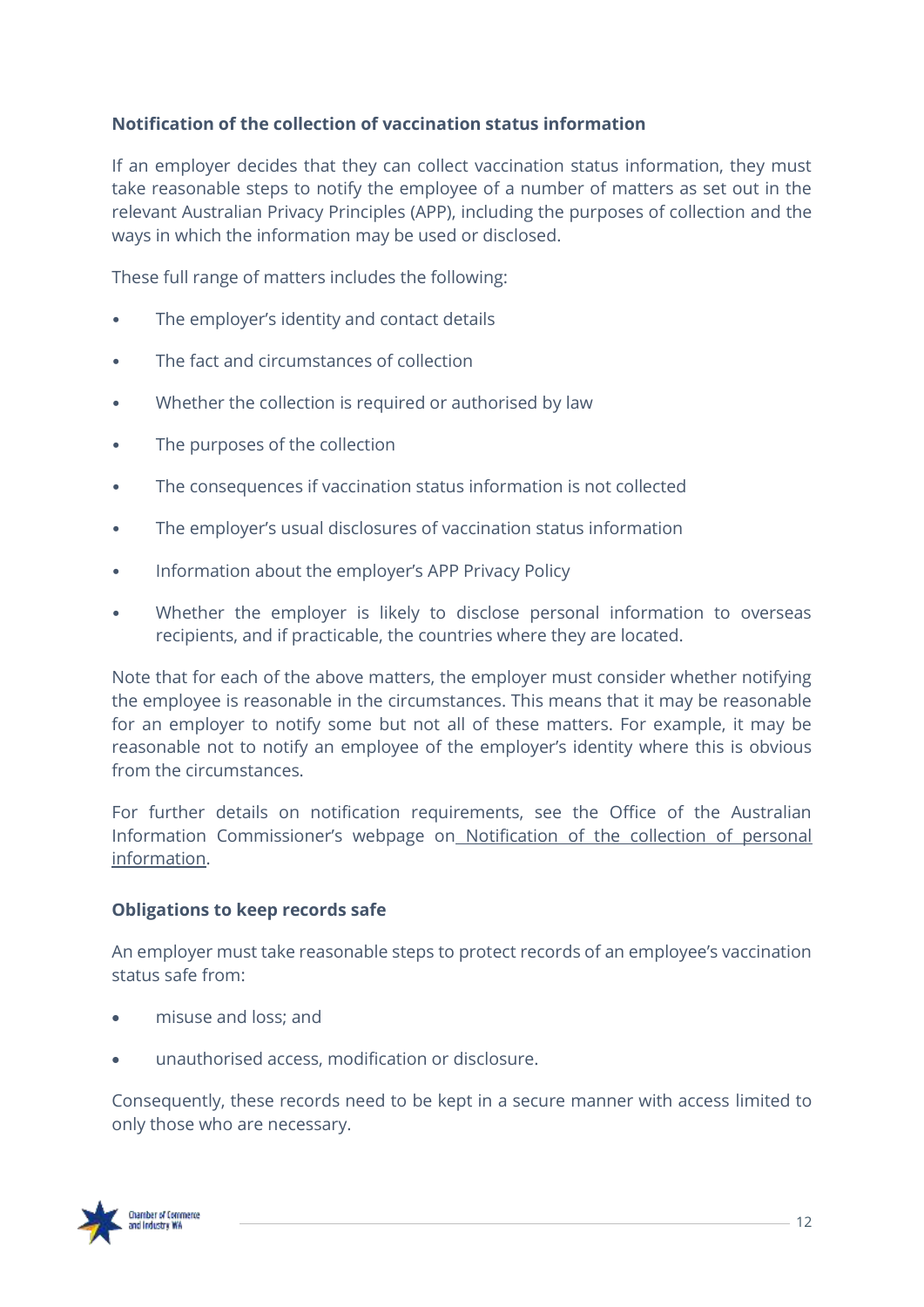Disclosure of a worker's vaccination status is also limited to what is necessary to ensure compliance with these directions.

An employee records exemption applies to private sector employees in many instances after information has been obtained about employees. This means that the APP under the Privacy Act will not apply to the handling of information, once it has been collected and is held in an employee record, where it is directly related to the employee relationship. This would appear to apply to vaccination status information. As mentioned above however, Australian Chamber of Commerce and Industry recommends all employers follow privacy best practice in relation to this sensitive information, set out below.

This **does not** however apply to prospective employees, contractors, sub-contractors and volunteers. Employers must comply with the remainder of the APP under the Privacy Act when dealing with the personal information of these individuals ensuring that they:

- accurately record the information that they collect, keep it up-to-date and store it securely;
- limit the use and disclosure of employee vaccination status information to what is necessary to prevent and manage COVID-19. Employers should not disclose vaccination status among colleagues unless they have a legitimate and compelling reason to do so; and
- regularly review whether they still need to retain vaccine status information.

Covid-19 digital certificates and immunisation history statements contain a person's Individual Healthcare Identifier (IHI). There are specific rules regarding the collection, storage and sharing of this number. It is recommended that employers do not record the IHI as part of their vaccination records.

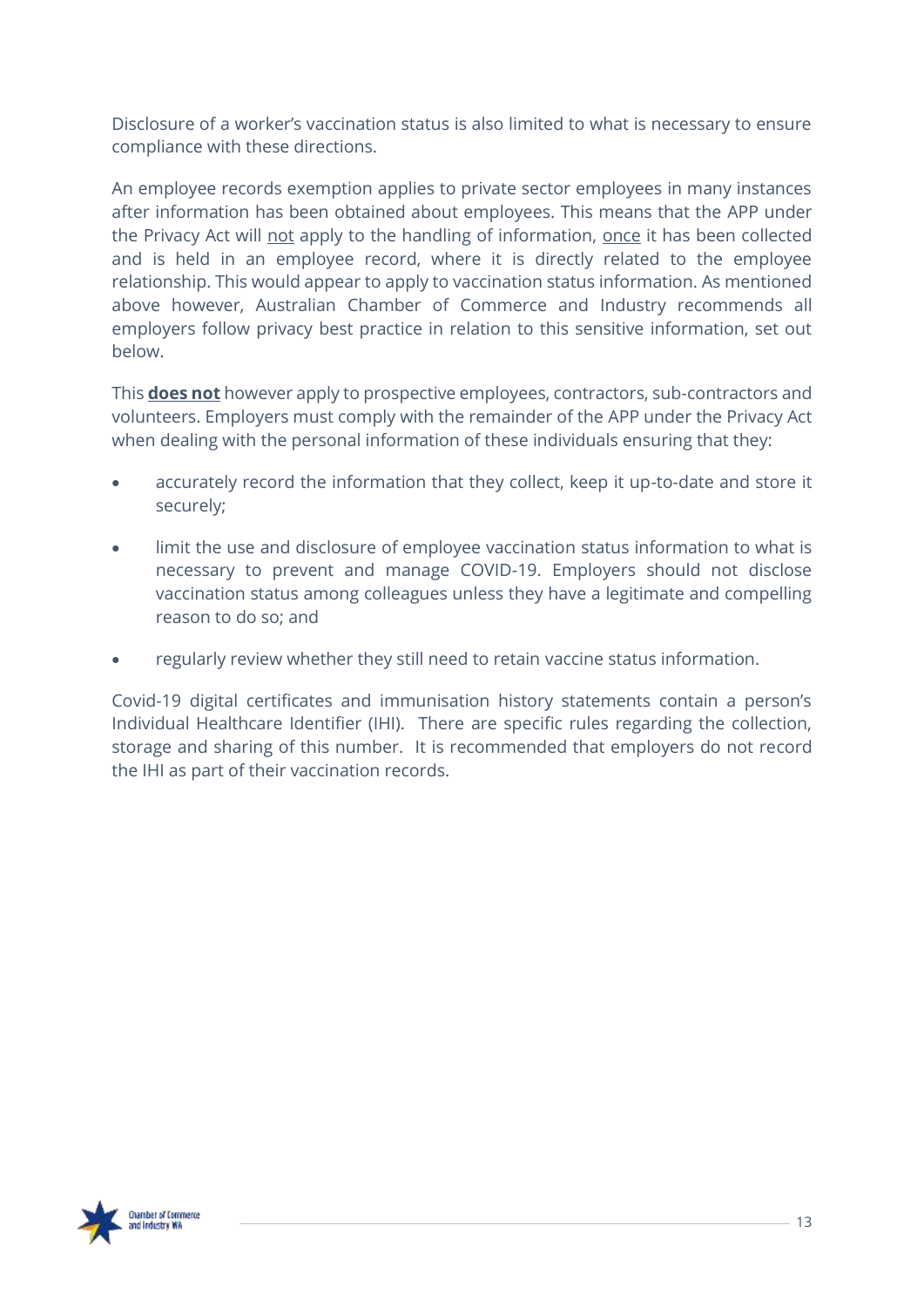### <span id="page-13-0"></span>**F. Vaccinations and Employer Liability**

### **Can employers be liable for any adverse reactions to the vaccine suffered by employees, when subject to a mandate to get vaccinated under COVID-19 vaccination policy?**

The various COVID-19 vaccinations are not without some risk, and it is possible an employee may have an adverse reaction to receiving the vaccine, though extreme adverse reactions are rare.

Under WA Workers' Compensation legislation, a worker may be entitled to workers compensation if they sustain an injury due to the COVID-19 vaccine and **the injury occurred out of or in the course of the worker's employment.** 

The vaccine may be considered to have occurred out of or in the course of employment if they work in an industry where an employer imposes the vaccine, and the employer has:

- recommended or organised the vaccination onsite or at another location; or
- subsidised the vaccination.

It is possible that the requirement to connect the COVID-19 vaccine injury or disease to the worker's employment would be satisfied where the vaccine is a mandatory requirement or condition of the worker's employment.

However, it is important to note that this is an unclear area of law, and it is not possible to provide definitive advice about the effect of mandatory vaccinations on an employer's liability to pay compensation for a COVID-19 vaccine related injury or disease. Employers are encouraged to seek legal advice in relation to any workers compensation laws that may arise from COVID-19 vaccinations.

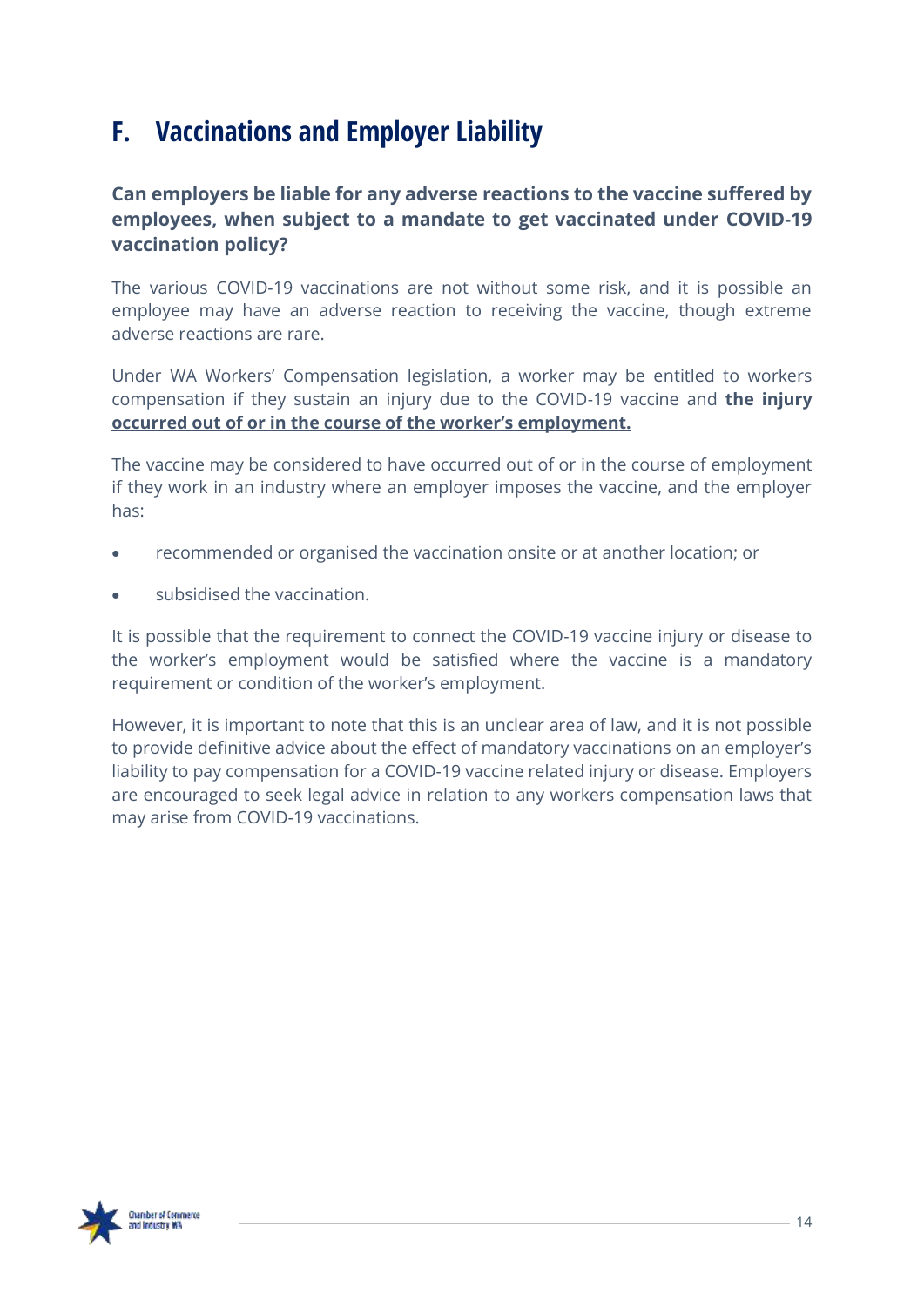#### **No fault covid-19 indemnity scheme**

On 6 September, the Commonwealth Government introduced a No Fault COVID-19 Indemnity Scheme. Under the scheme, workers who suffer injury or loss of income due to the administration of a COVID-19 Vaccine or due to an adverse event that is considered to be caused by a COVID-19 Vaccine, will be able to register their intent to claim from the scheme.

The scheme will cover the costs of injuries above \$5,000 due to a proven adverse reaction to a COVID-19 Vaccine. The TGA will provide guidance on recognised adverse reactions as part of their established surveillance program, and claims will be assessed by independent experts, with compensation paid based on their recommendations.

The scheme will be backdated to 22 February 2021 and will be administered by Services Australia.

Whilst potential claimants who access the scheme will still have the option of pursuing action through a court judgement if that is their preference, the scheme reduces the commercial risk involved with mandatory COVID-19 vaccinations in the workplace, particularly as a result of public health orders.

This scheme is intended to reduce the risk of workers' compensation claims in the event of an adverse reaction.



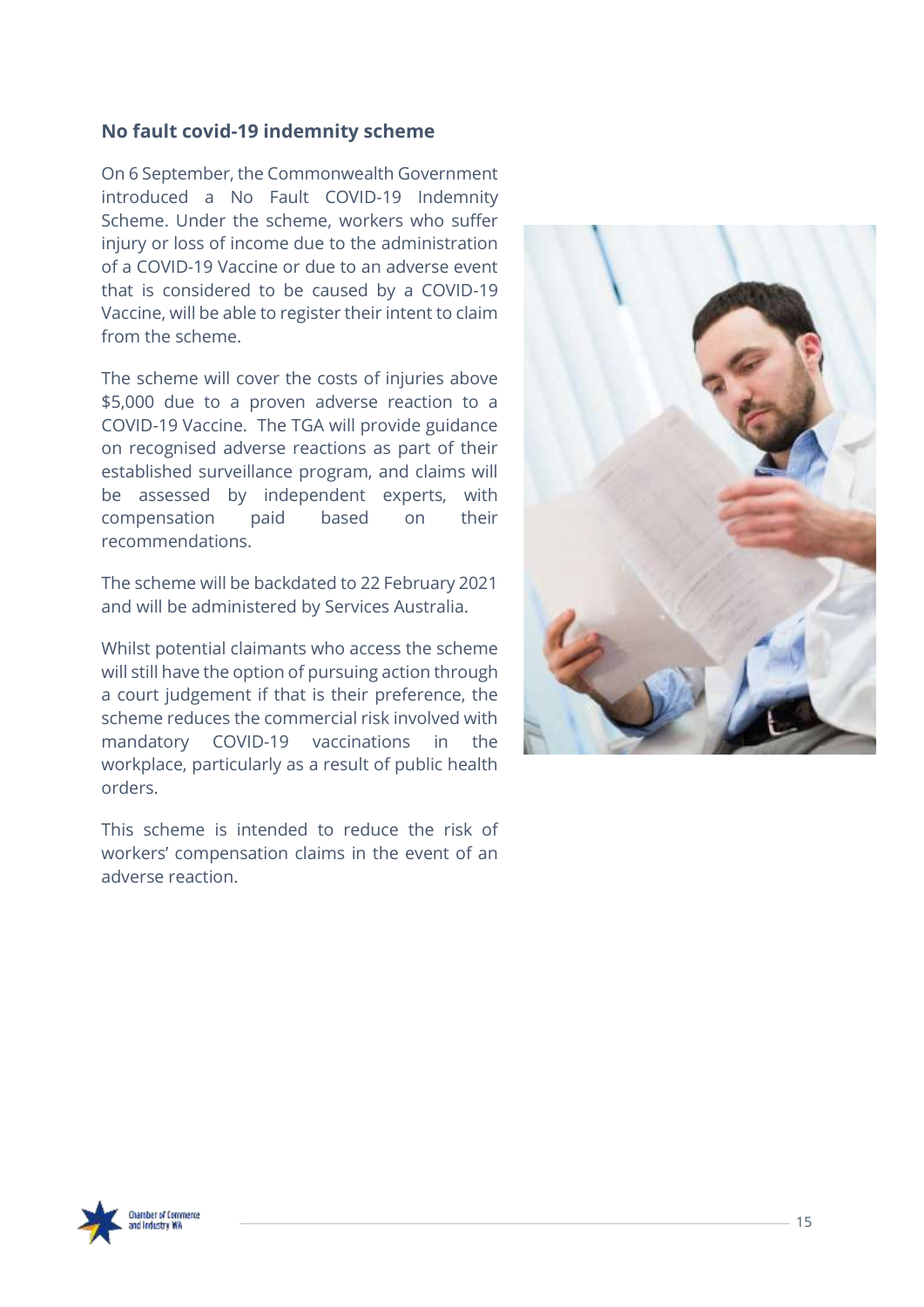### <span id="page-15-0"></span>**Who and where to contact for further assistance?**

### **KEY CONTACTS**

Have a question or situation that isn't covered by this guide? CCIWA is here to help and answer any questions you might have.

For general information contact our Employee Relations Advice Centre on 9365 7660.

For legal advice contact our workplace relations lawyers on 1300 422 492.

### **KEY RESOURCES**

The following are links to government websites and other key information on the mandatory vaccine, public health orders and COVID-19.

**Public Health Orders/Directions**: [Publications](https://www.wa.gov.au/government/document-collections/covid-19-coronavirus-mandatory-vaccination)

**WorkCover WA:** COVID-19 [Information](https://www.workcover.wa.gov.au/news-archive/covid-19-bulletins/)

**Department of Health –** [COVID-19](https://www.healthywa.wa.gov.au/COVID19vaccineFAQs) Vaccine [FAQ's](https://www.healthywa.wa.gov.au/COVID19vaccineFAQs)

**Work Safe WA –** COVID-19 [Coronavirus](https://www.commerce.wa.gov.au/worksafe/covid-19-coronavirus)

**CCIWA** – [Responding](https://covid19.cciwa.com/?utm_source=landing+page&utm_medium=PDF&utm_campaign=wa_vaccination_guide) to COVID-19

**Fair Work Ombudsman** – [Coronavirus](https://coronavirus.fairwork.gov.au/) and Australian [workplace](https://coronavirus.fairwork.gov.au/) law

**Therapeutic Goods Administration** – [COVID-19](https://www.tga.gov.au/covid-19-vaccines) vaccines

**Office of the Australian Information Commissioner** - COVID-19: [Vaccinations](https://www.oaic.gov.au/privacy/covid-19/covid-19-vaccinations-and-my-privacy-rights-as-an-employee/) and my [privacy](https://www.oaic.gov.au/privacy/covid-19/covid-19-vaccinations-and-my-privacy-rights-as-an-employee/) rights

- COVID-19 Vaccinations: [Understanding](https://www.oaic.gov.au/privacy/guidance-and-advice/coronavirus-covid-19-vaccinations-understanding-your-privacy-obligations-to-your-staff/) your privacy [obligations](https://www.oaic.gov.au/privacy/guidance-and-advice/coronavirus-covid-19-vaccinations-understanding-your-privacy-obligations-to-your-staff/) to your staff